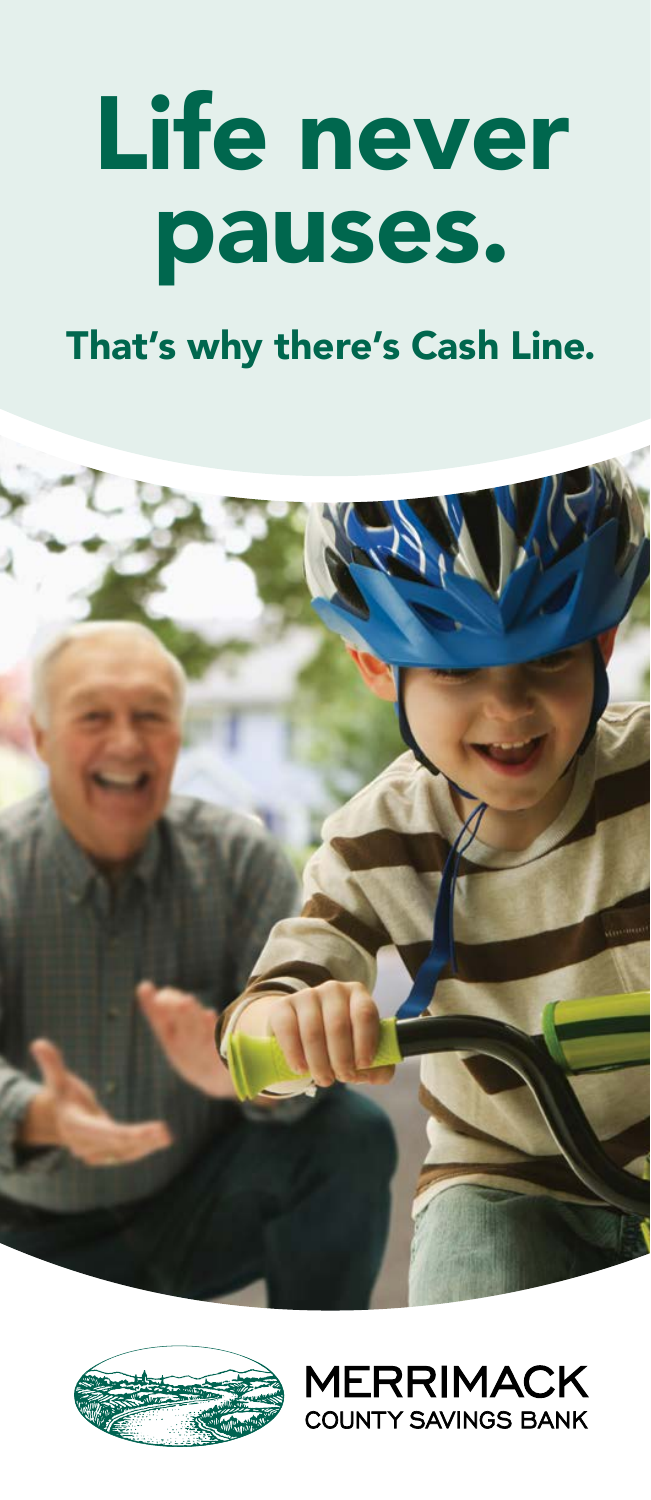A safety net of extra funds provides the financial peace of mind that comes with taking life as it comes—and never being caught short handed. From paying unexpected bills to making spur-of-themoment purchases, the Merrimack's Cash Line is there for you with a personal line of credit. So relax—with Cash Line.

- No annual fee
- No application or closing costs
- Borrow only the amount needed
- Pay interest only on the funds used
- Line of credit minimum \$5,000, maximum \$25,000
- Unsecured no collateral required

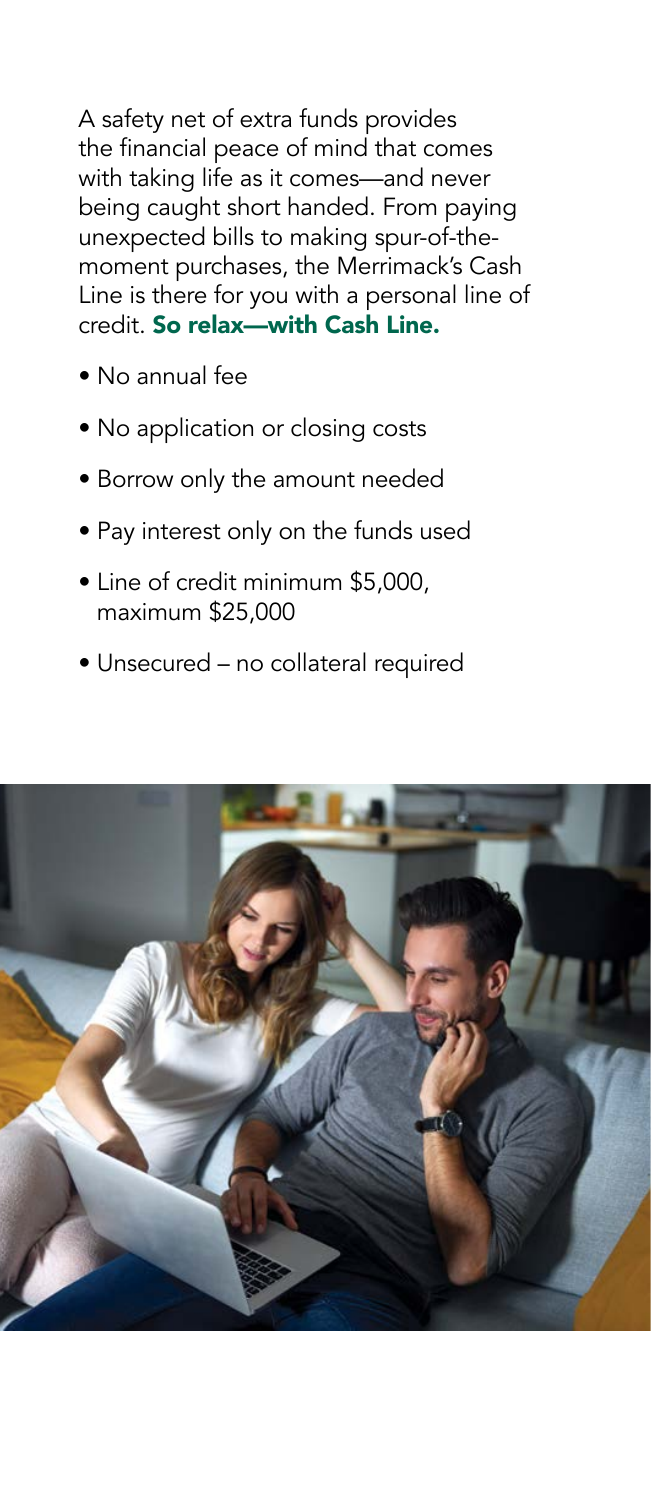### MERRIMACK COUNTY SAVINGS BANK CASH LINE Customers: The following Notice is being provided to you pursuant to regulations implementing the Federal Fair Credit Billing Act and Federal Truth-in-Lending Act.

How Will We Calculate Your Balance: We use a method called "Daily Balance" (including current transactions). See the Cash Line Agreement for more details.

**Billing Rights:** Information on your rights to dispute transactions and how to exercise those rights is provided in your Cash Line Agreement.

#### Your Billing Rights: Keep This Document For Future Use

This notice tells you about your rights and our responsibilities under the Fair Credit Billing Act.

#### What To Do If You Find A Mistake On Your Statement

If you think there is an error on your statement, write to us at:

Merrimack County Savings Bank PO Box 2826 Concord, NH 03302-2826

*You may also contact us online at themerrimack.com*

In your letter, give us the following information:

- **Account information:** Your name and account number.
- **Dollar amount:** The dollar amount of the suspected error.
- **Description of problem:** If you think there is an error on your bill, describe what you believe is wrong and why you believe it is a mistake.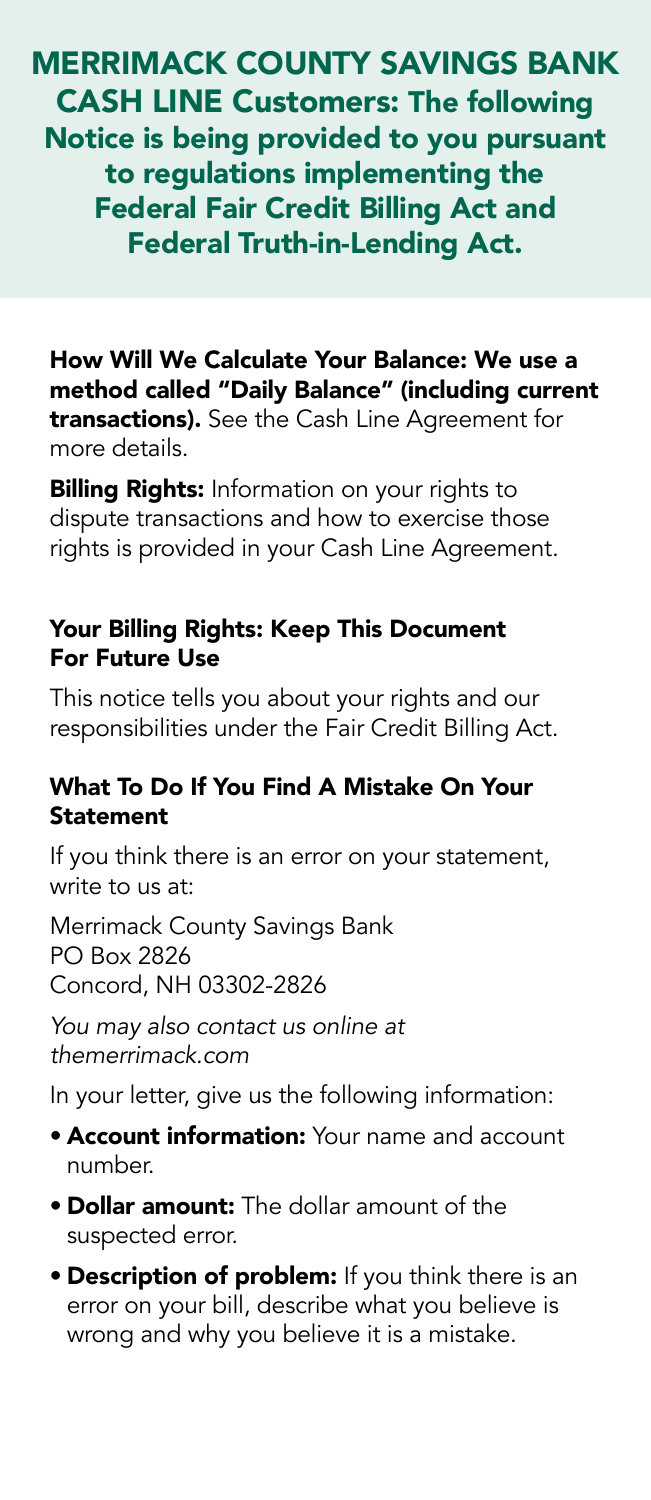You must contact us:

- Within 60 days after the error appeared on your statement.
- At least 3 business days before an automated payment is scheduled, if you want to stop payment on the amount you think is wrong.

You must notify us of any potential errors in writing [or electronically]. You may call us, but if you do we are not required to investigate any potential errors and you may have to pay the amount in question.

#### What Will Happen After We Receive Your Letter

When we receive your letter, we must do two things:

1. Within 30 days of receiving your letter, we must tell you that we received your letter. We will also tell you if we have already corrected the error.

2. Within 90 days of receiving your letter, we must either correct the error or explain to you why we believe the bill is correct.

While we investigate whether or not there has been an error:

- We cannot try to collect the amount in question, or report you as delinquent on that amount.
- The charge in question may remain on your statement, and we may continue to charge you interest on that amount.
- While you do not have to pay the amount in question, you are responsible for the remainder of your balance.
- We can apply any unpaid amount against your credit limit.

After we finish our investigation, one of two things will happen:

**• If we made a mistake:** You will not have to pay the amount in question or any interest or other fees related to that amount.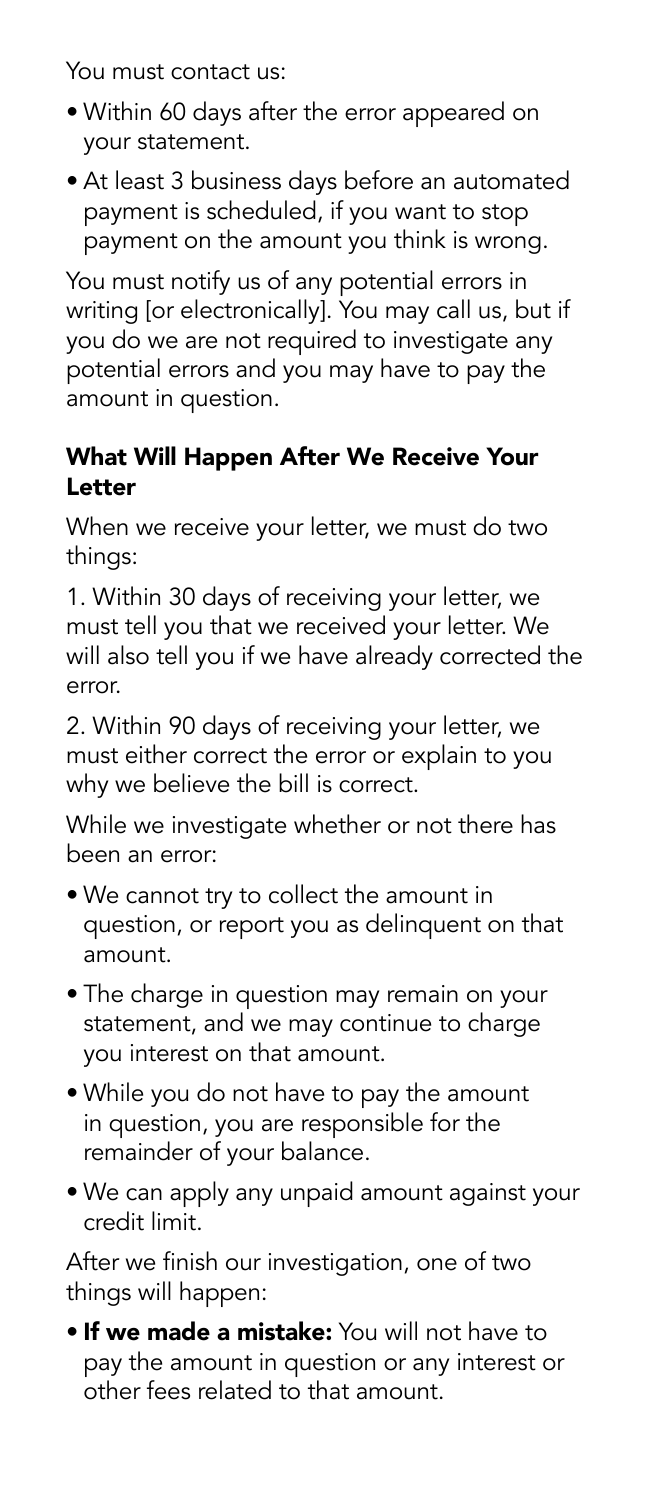#### • If we do not believe there was a mistake:

You will have to pay the amount in question, along with applicable interest and fees. We will send you a statement of the amount you owe and the date payment is due. We may then report you as delinquent if you do not pay the amount we think you owe.

If you receive our explanation but still believe your bill is wrong, you must write to us within *10 days* telling us that you still refuse to pay. If you do so, we cannot report you as delinquent without also reporting that you are questioning your bill. We must tell you the name of anyone to whom we reported you as delinquent, and we must let those organizations know when the matter has been settled between us.

If we do not follow all of the rules above, you do not have to pay the first \$50 of the amount you question even if your bill is correct.

| <b>INTEREST RATES AND INTEREST CHARGES</b>   |                                                                                                                                           |  |  |  |  |  |  |  |  |
|----------------------------------------------|-------------------------------------------------------------------------------------------------------------------------------------------|--|--|--|--|--|--|--|--|
| Annual Percentage Rate<br>(APR) for Advances | $7.99\%$ (Index + Margin)<br>This APR will vary with the<br>market based on the Prime<br>Rate. The index as of<br>March 17, 2022 was 3.5% |  |  |  |  |  |  |  |  |
| Minimum Interest Charge                      | If you are charged interest,<br>the charge will be<br>no less than \$5.00                                                                 |  |  |  |  |  |  |  |  |
| Paying Interest                              | We will begin charging you<br>interest on advances<br>on the transaction date.                                                            |  |  |  |  |  |  |  |  |

| <b>FEES</b>                                   |                                                                                            |
|-----------------------------------------------|--------------------------------------------------------------------------------------------|
| Annual Fee                                    | None                                                                                       |
| Penalty Fees<br>• Late Payment                | 5% of the applicable minimum<br>monthly payment amount or<br>\$10.00, whichever is greater |
| • Over-the-Credit Limit<br>• Returned Payment | \$25<br>\$25                                                                               |
| Other Fees                                    |                                                                                            |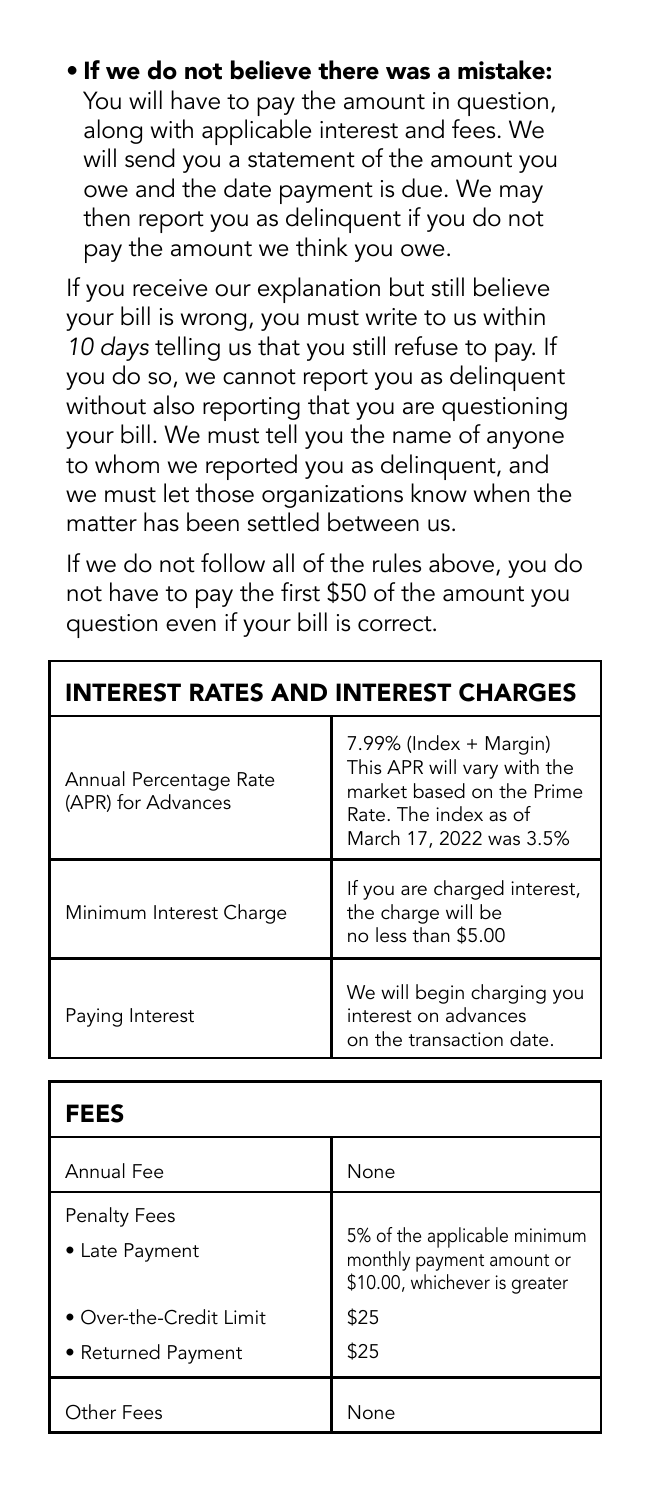Merrimack style is treating everyone – customers, employees and community members – with dignity, care, respect and compassion.

PO Box 2826, Concord, NH 03302 603.225.2793 | 800.541.0006 | themerrimack.com



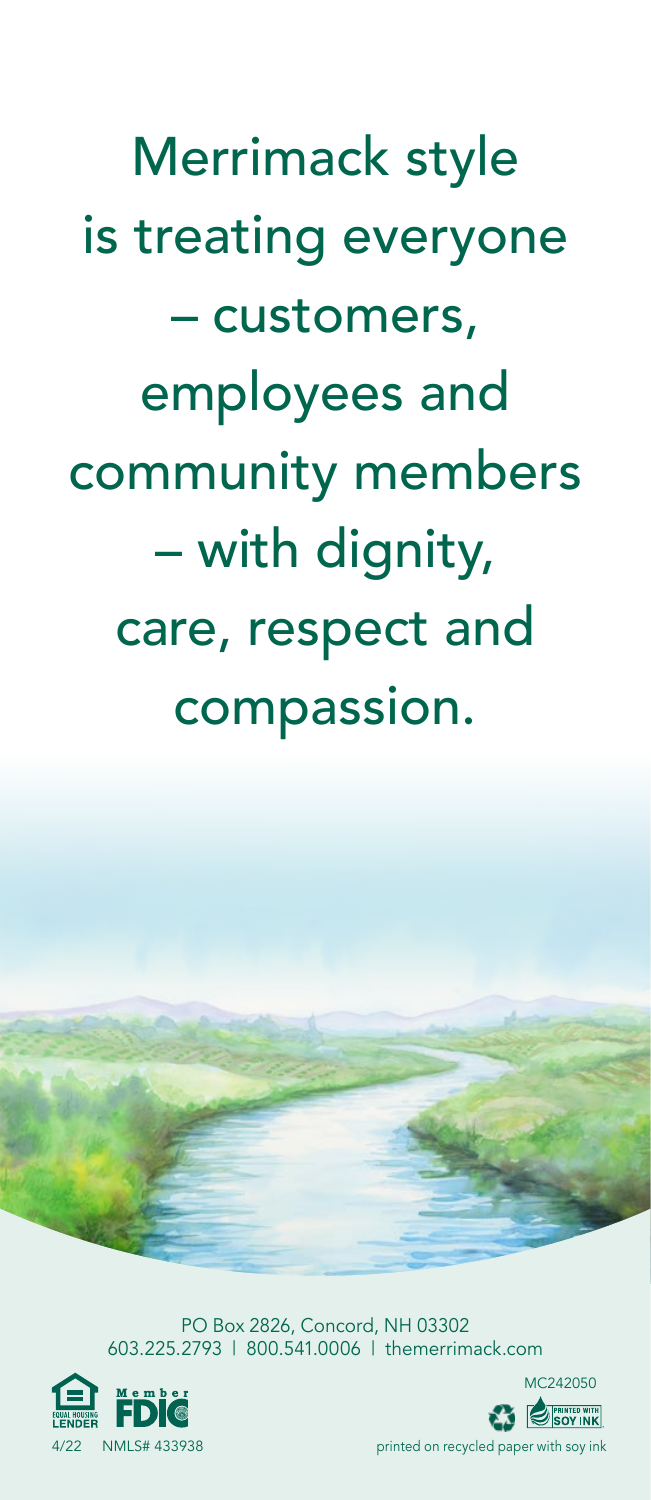## Cash Line Application and Agreement with Merrimack County Savings Bank

I hereby apply to Merrimack County Savings Bank for a personal unsecured line of credit (hereinafter referred to as MERRIMACK COUNTY SAVINGS BANK CASH LINE or Personal LOC) which allows for advances of credit.

If the application is approved by the Bank, I agree that the following terms and conditions shall govern this MERRIMACK COUNTY SAVINGS BANK CASH LINE Agreement ("Agreement") between borrower and the Bank.

The words "I", "you", "your" and borrower refer to each person who has signed the application form.

The words "we", "our", "us" and "Bank" refer to Merrimack County Savings Bank (the Merrimack).

1. I agree that if approved, the Bank will establish the amount of credit available subject to credit approval, credit eligibility and other underwriting standards. I understand that I must reside in the Banks defined lending area. The approved maximum credit limit will be stated on the monthly MERRIMACK COUNTY SAVINGS BANK CASH LINE statement. All of the terms in this Agreement are subject to change. If these terms change and I decide as a result not to enter into an agreement with the Bank, I will promptly notify the Bank in writing. Please refer to the Interest Rate and Interest Charges Table in this Agreement for more details.

2. I agree that any check drawn or authorized to be drawn on the approved MERRIMACK COUNTY SAVINGS BANK CASH LINE, or any other bank authorized access method shall be treated as a request for an advance of credit under the provisions of this Agreement. I agree that the aggregate unpaid amount of such advances shall not exceed the limit established by the Bank, but that any credit extended in excess of the credit limit shall also be subject to the provisions of this Agreement and shall not be construed so as to increase such credit limit. I also agree to repay any advance over the credit limit in full when billed. Advances shall not be allowed to cover minimum monthly payments or any fees due under this agreement. This line of credit purpose in not in whole or in part, for educational expenses.

3. I promise to pay the Bank all sums of the money advances, plus interest, fees and other amounts due with repayment in U.S. dollars at the bank location listed on the monthly loan statement. I also agree to be responsible for repayment of any advances or fees made from the LOC as a result of actions of another person who may have authorization to make advances whether or not such person is a party to this agreement. If I fail to comply with any part of this Agreement and the Bank allows me to correct the non-compliance or to continue to make advances and repay under this Agreement, I cannot claim the Bank has given up the right to require me to comply in the future.

This personal unsecured line of credit does not have a grace period for interest on advances. I will pay a Daily Periodic Rate of interest on advances from the date of the advance until the line of credit is paid in full. There is no time period in which I may repay an advance and avoid the imposition of a Daily Periodic Rate of interest on an advance.

4. Minimum Payments: I agree to repay any advances under this Agreement by making at least the total minimum payment on or before the date shown on the statement. I agree to pay the Bank in successive minimum monthly payments equal to 5% of the statement balance or \$5 whichever is greater, plus any amount over my credit limit, any past due amounts and other fees and charges determined by the Bank. If I make only the minimum payments, I will not repay any of the principal balance by the end of this loan. Payments will be due monthly. The minimum payment will be the regular payment, plus any amount past due and all other charges. I will then be required to pay the entire balance owing in a single balloon payment at time of maturity. This credit line will mature ten (10) years from the date of Bank Notice of approval. I have the right to payoff the entire outstanding balance in full or in part at any time prior to the due date without penalty.

The due date will be shown on the monthly loan statement. The due date will not be earlier than twenty-one (21) days after the end of each billing cycle.

I understand I can obtain advances of credit for 10 years. During this period, payments will be due as stated in this section.

5. Interest Rate: This line of credit has a variable rate feature. The annual percentage rate (APR) may change once daily and will vary with the market based on the Prime rate. The APR includes only interest and no other costs. An Adjustable Rate loan is a loan in which the interest rate and monthly payment may change over the life of the loan. If the interest rate increases from the time the loan is initiated, the monthly payment will increase as well. We will calculate the interest rate by taking a published "index rate" and adding a certain number of percentage points, called the "Margin". Under this Agreement, the index rate is the Wall Street Journal U.S. Prime Rate (WSJ U.S. Prime Rate) and the margin is 4.49%. The WSJ Prime Rate ("index") is published daily in the Wall Street Journal in its "Money Rates" listings. The initial APR will be based on the US Prime Rate published in the Money Rates Table of the WSJ on the date the Credit Agreement is approved. Thereafter, the APR may vary and is based on the US Prime rate published in the WSJ as of the date of any such change, plus a margin of 4.49% and is effective immediately. The Daily periodic rate (DPR) is 1/365 of the APR. The highest published rate shall be used to compute the APR. If this index is no longer available, a comparable index will be substituted. The APR shall never exceed 18% and never go below 6.49%, also referred to as the floor rate. The information about the APR described in this Agreement is accurate as of March 2022. This information may have changed after that date. To find out what may have changed, call us at 800.541.0006 or write to us at PO Box 2826, Concord, NH 03302-2826.

6. Late Payment: If the Bank does not receive the minimum payment by the date listed above, I agree to pay a late charge equal to 5% of the applicable minimum monthly payment amount or \$10.00, whichever is greater for any payment not received by us within ten (10) days after the payment due date shown on the periodic statement.

7. Balance Computation Method: If I take advances on this LOC, I will pay an interest charge based on the Daily Balance Method. We figure the interest charge on the account by applying the periodic rate to the "daily balance" of the account each day in the billing cycle. To get the "daily balance" we take the beginning balance of the account each day, add any new advances and fees, and subtract any unpaid interest or other finance charges and any payments or credits. This gives us the daily balance.

8. I understand that the bank will mail a monthly statement of the MERRIMACK COUNTY SAVINGS BANK CASH LINE activities setting forth, if applicable, the previous balance at the commencement of the billing cycle, the closing statement date of the billing cycle and the payment due on that date, days in cycle, a balance for each day of the billing cycle, the daily periodic rate, the ANNUAL PERCENTAGE RATE, the total advances, the date and amount of all check advances, all other charges to the account itemized by type, and date and amount of payments received, and the amount of available credit at the end of the billing cycle.

9. Default: I understand that I will be in default of this Agreement if I violate any terms of this Agreement or if any of the following events occur: (a) failure to make any payments on time or in the amount due or otherwise to comply with any term or condition hereof; (b) material misstatements made by me or on my behalf in applying for or otherwise in connection with advances of credit.; (c) my death or an appointment of a receiver or attachment with respect to any of my property, any assignment by me for the benefit of creditors, commencement by or against me of any bankruptcy, insolvency or similar proceedings; (d) in the event the Bank deems itself insecure due to material change in my financial condition. At any time that I am in default, the bank may (a) revoke my advance privileges; (b) decrease the current line of credit limit; (c) terminate this Agreement; (d) require me to pay all amounts owed under this Agreement in full, in a single payment (after notice as required by applicable law); (e) exercise all the rights and remedies available by law, and specifically that among other rights the Bank shall have the right to immediately and without notice or further action by us, set-off against all of the borrowers obligations to the Bank.

10. Termination: I agree that the Bank may terminate this agreement and cancel my privileges of advances at any time for any reason without prior notice as permitted by applicable law. I may terminate this Agreement by notifying the bank in writing. After the Agreement is terminated, all request for advances after such time may not be honored by the Bank and may be returned. I will repay all funds owed to the Bank under this Agreement in full upon termination or as agreed in writing with the Bank.

11. Collection Fees: Where permitted by applicable law, I agree to pay all reasonable costs, including reasonable attorney's fees, court, alternative dispute resolution or other collection costs, such as collection agency fees incurred by the bank in enforcing this agreement. I agree that the Bank shall have the right to immediately and without notice or further action by the Bank to set-off against my obligation to the Bank, all money that is or will be held by the Bank. I further agree that the Bank shall be deemed to have exercised such right of set-off and to have made charge against any such property or money immediately upon occurrence of any of the stated default events.

12. Notice of Negative Information. The Bank may report information about my MERRIMACK COUNTY SAVINGS BANK CASH LINE account to credit report bureaus. Late payments, missed payments, or other defaults of this Agreement may be reflected in my credit report.

13. I agree that the Bank may change any of the terms of this Agreement at any time including, but not limited to, the credit limit, how to calculate the APR and interest charge, and the fees we charge. Any change to this Agreement will apply to the new balances only unless the Bank is permitted to apply changes to the then existing balances. If the bank makes significant changes to this Agreement, the Bank will provide me a notice if and to the extent required by applicable law no later than 45-days prior to such amendment becoming effective.

14. The Bank may occasionally or routinely verify credit information such as my continued income, employment status and credit history. I agree to provide the Bank with updated financial information and/or documentation upon the Bank's request, and I agree that the Bank may review my eligibility for MERRIMACK COUNTY SAVINGS BANK CASH LINE privileges at the Bank's discretion. The Bank has my authorization to obtain my credit report during this review process.

15. If there is more than one borrower, whenever the singular is used in this agreement, referring to the borrower, it shall be deemed to read plural. The borrowers and guarantors (if any) agree that all obligations arising pursuant to this Agreement are joint and several obligations of each borrower and quarantor. The Bank may, at its discretion, decline to make advances not authorized by each borrower in cases where conflicting demands are made by each borrower. The bank may take legal action against the borrower(s) and guarantor(s) even though they did not receive any direct benefit from the advance. All borrowers and guarantors (if any) must be at least 18 years of age (age of majority).

16. I agree that all payments will be accompanied by the account number, will be made in U.S. dollars and will be made prior to the end of the business day on the payment due date at the location specified on the periodic loan statement. Only checks or money orders should be sent by mail.

17. This Agreement is governed by applicable federal law and the laws of the State of New Hampshire to the extent not preempted by federal law.